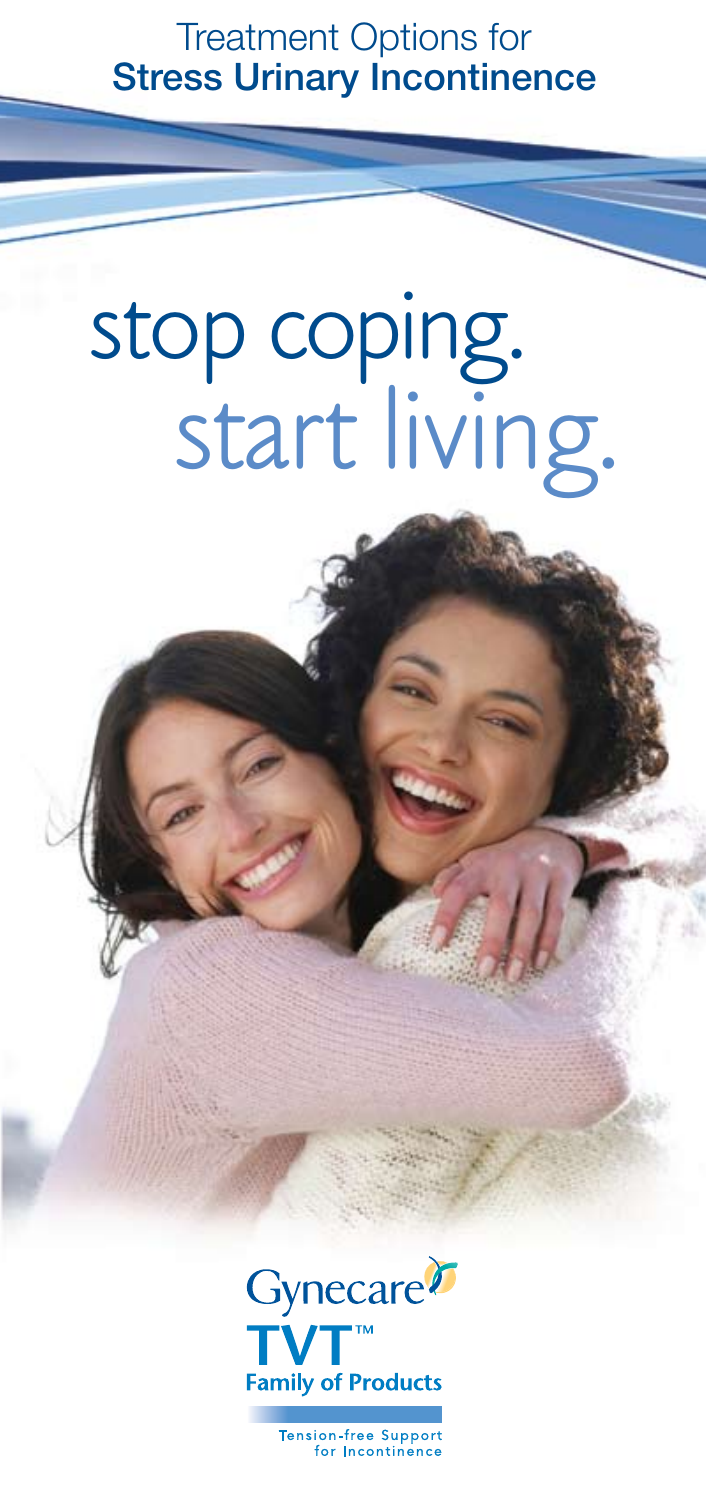## Stress Urinary Incontinence: Know Your Options

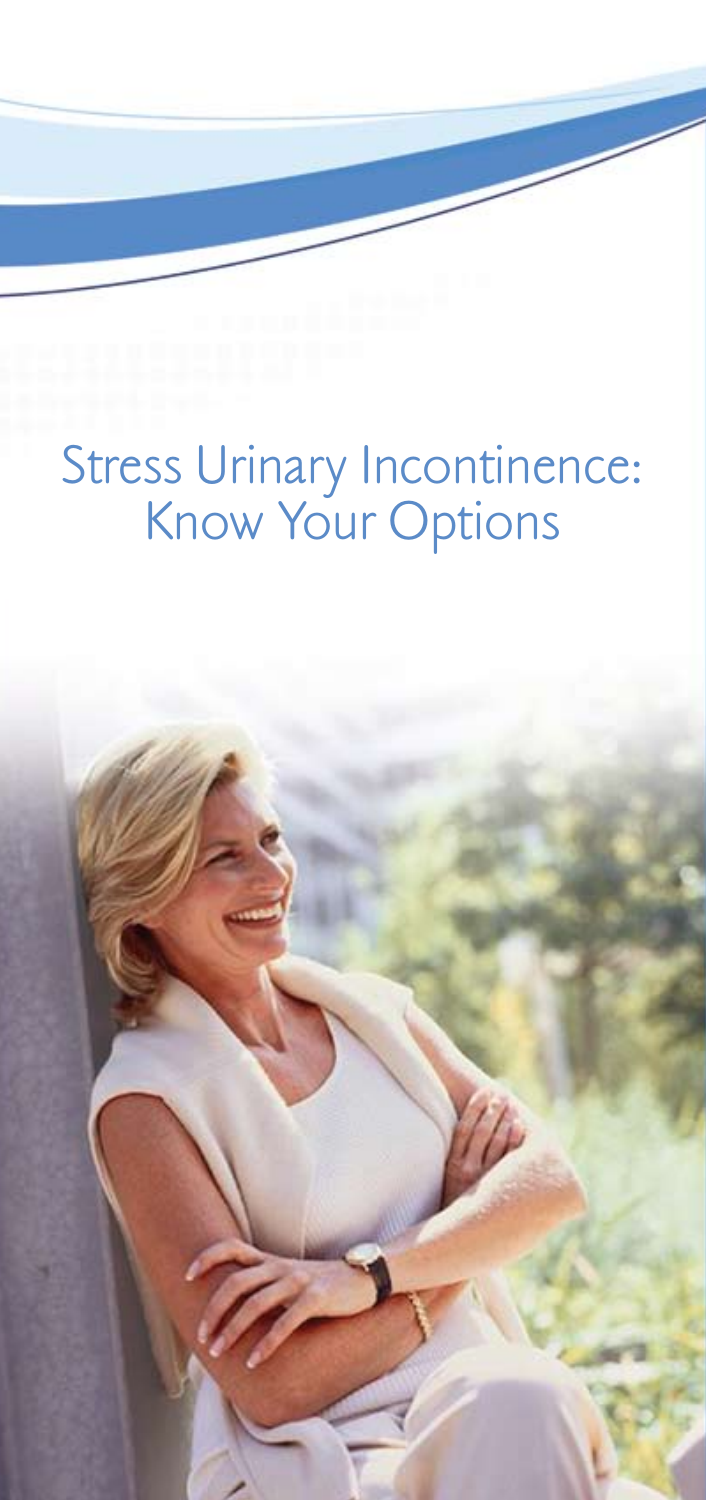If you've ever leaked urine when you laughed or sneezed, you may have chalked it up as a simple accident, but for many women, leaks are a surprisingly common occurrence.

Maybe you find that pressure from coughing, picking up something heavy, or exercising causes recurring problems. Many women cope by wearing pantiliners, pads or dark clothing, planning trips around restroom facilities, or even sticking closer to home – anything to shield themselves from embarrassment.

You may be struggling with symptoms of a common condition called urinary incontinence but you're not alone. Fortyfive percent of U.S. women have some degree of urinary incontinence. You don't have to be one of them. Why keep planning your life around leakage if you don't have to? Use this brochure to gain a better understanding of urinary incontinence and learn about safe, effective, minimally invasive treatments.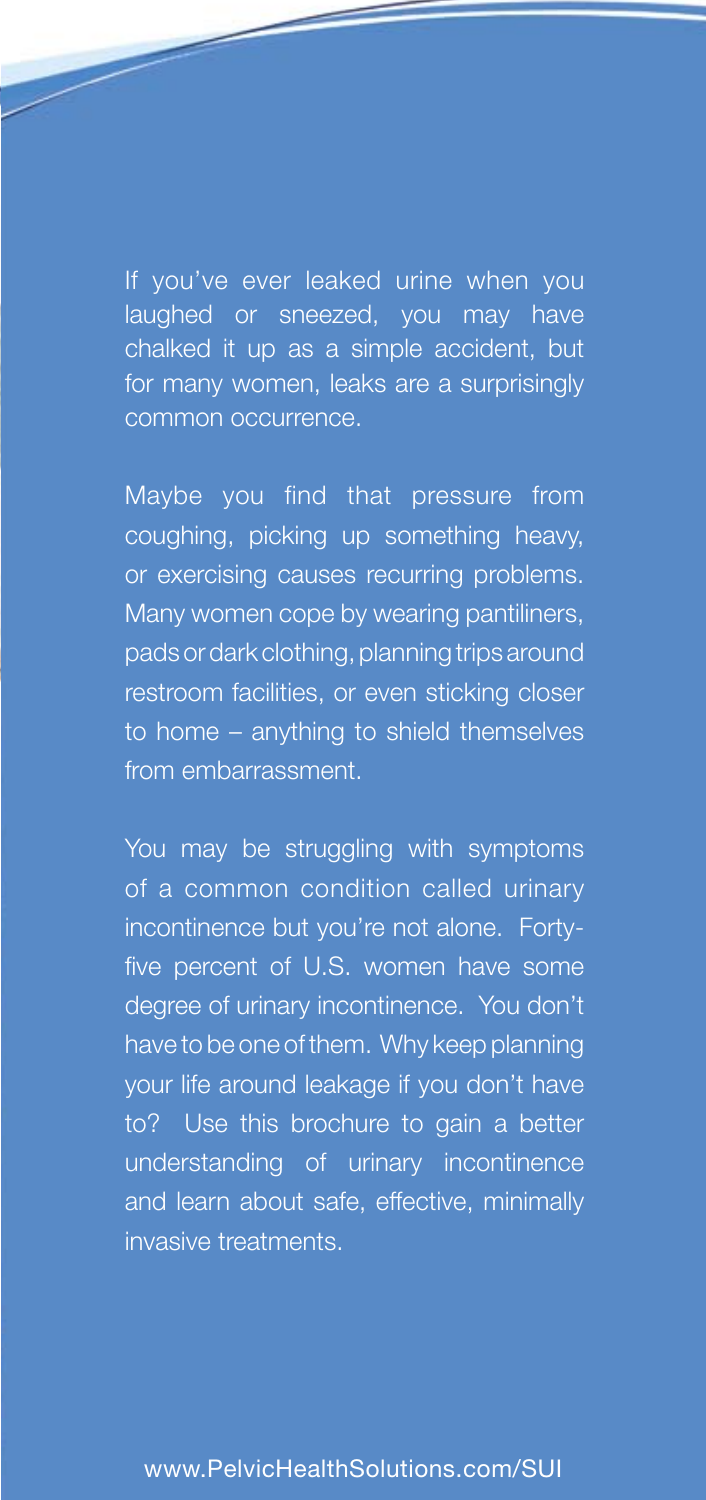## Types of urinary incontinence

There are 4 types of urinary incontinence that are most common in women:

Stress Urinary Incontinence: the unintentional leakage of urine during sudden movements such as coughing, sneezing, laughing and exercising.

Urge Incontinence: the sudden, intense urge to urinate, followed by urine leakage. You may feel like you never get to the bathroom fast enough, you may wake several times a night with the strong urge to urinate.

Mixed Incontinence: occurs when women have symptoms of both stress and urge incontinence.

Overflow Incontinence: occurs when the bladder doesn't completely empty. It may be caused by dysfunctional nerves or a blockage in the urethra that prevents the flow of urine.

The right treatment for you will depend on the type of urinary incontinence that you have. This brochure discusses stress urinary incontinence, the most common type in women. It affects women of all ages – and it's very treatable.

## What is stress urinary incontinence?

Stress urinary incontinence, or SUI, is the sudden, unintentional release of urine during normal, everyday activities. You may have SUI if you lose urine when you:

- Cough, sneeze or laugh
- Walk, exercise or lift something
- Get up from a seated or lying position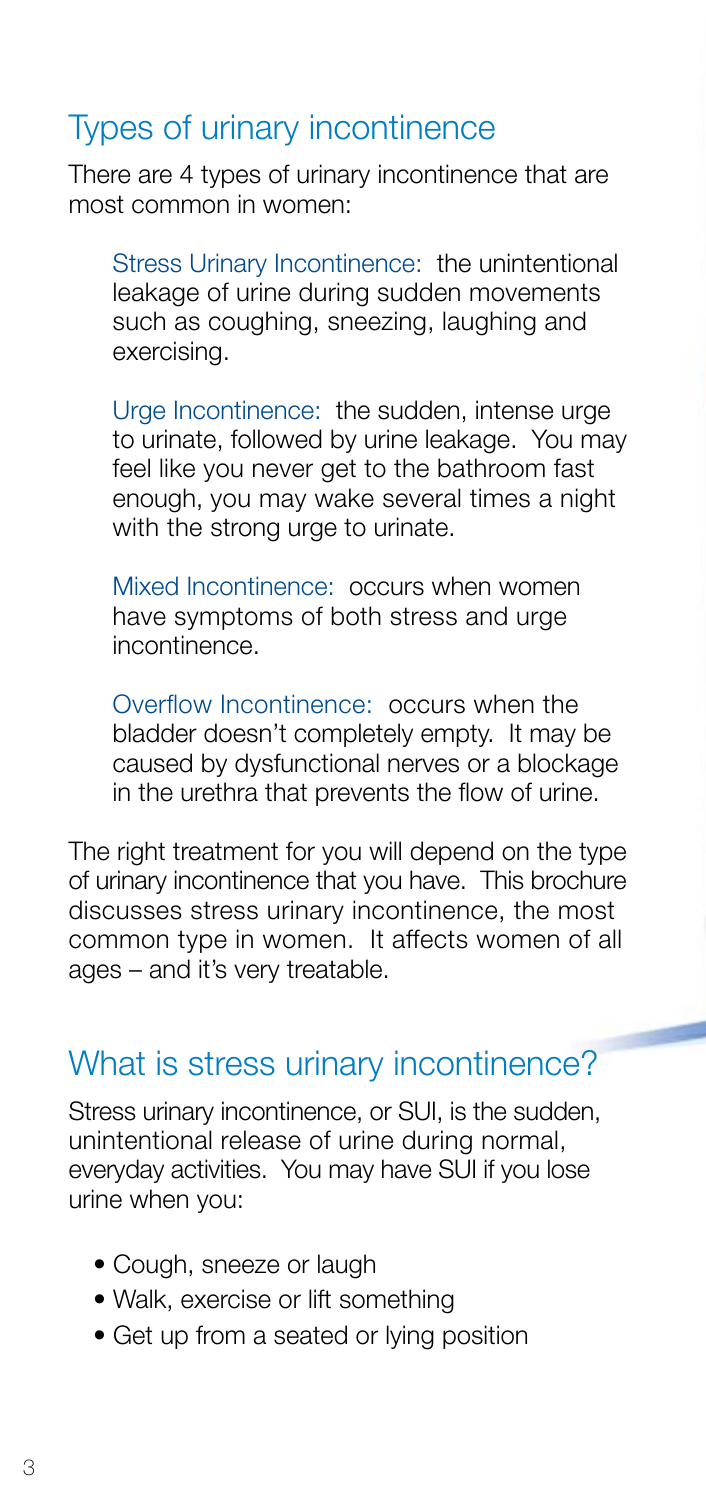

You may also go to the bathroom frequently during the day to avoid accidents. If you are experiencing stress urinary incontinence, it means your urethra (the tube from the bladder through which urine exits the body) does not stay closed until it's time to urinate.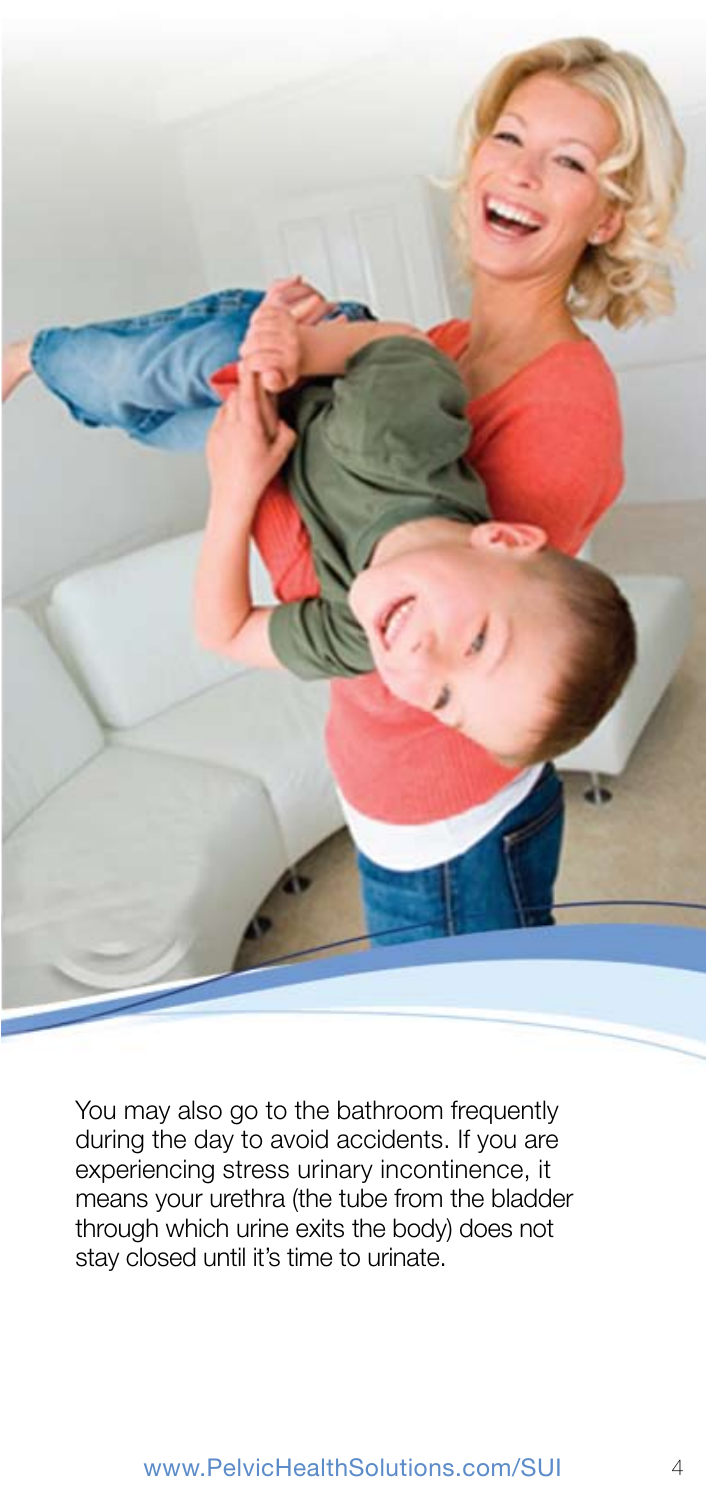## Common Causes

SUI occurs when pelvic muscles supporting the bladder and urethra have been damaged or weakened, so that they may not hold the urethra in its correct position. Sudden movements, like sneezing or jumping, put stress on the bladder, causing urine to leak out involuntarily.

One of the myths about SUI is that it is a natural part of the aging process. In reality, it can affect women at any age. And although common, SUI is not a normal part of aging. The weakening of the pelvic floor, connective tissues and muscle can happen as a result of:

- Pregnancy and childbirth
- Chronic heavy lifting or straining
- Menopause
- Obesity
- Smoking

The graphic on page 6 shows normal pelvic anatomy.

## Common symptoms of stress urinary incontinence

If you are experiencing urine leakage, take a moment to ask yourself:

- **D** Do you experience urine leakage while laughing, sneezing, coughing or exercising?
- 2 Do you wear pantiliners or pads to absorb urine leakage?
- **3** Do you limit or avoid any activities to prevent leakage?
- <sup>4</sup> When planning a trip, outing or event, does the availability of restroom facilities affect your decision?

If you answered "yes" to even one of these questions, take the next step and talk with a doctor or other healthcare professional.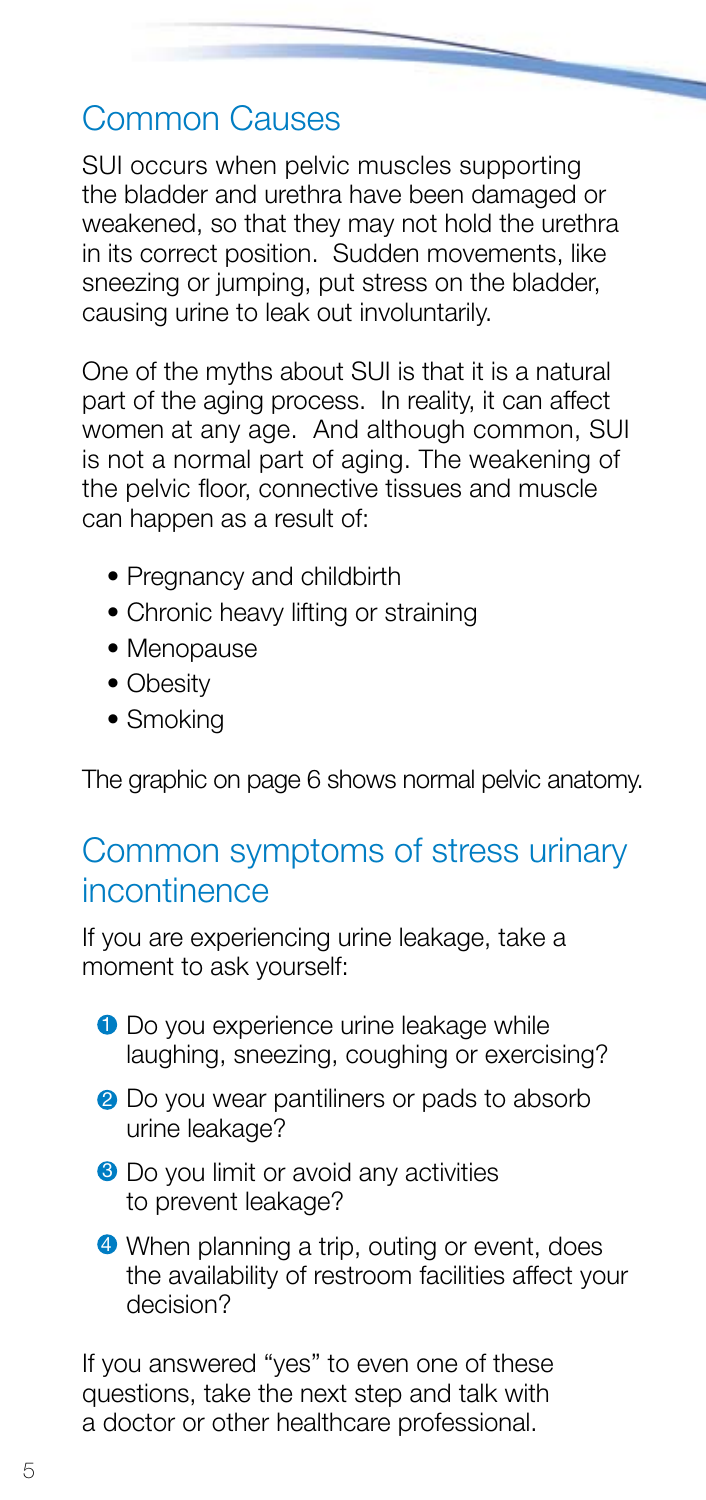## Normal Pelvic Anatomy

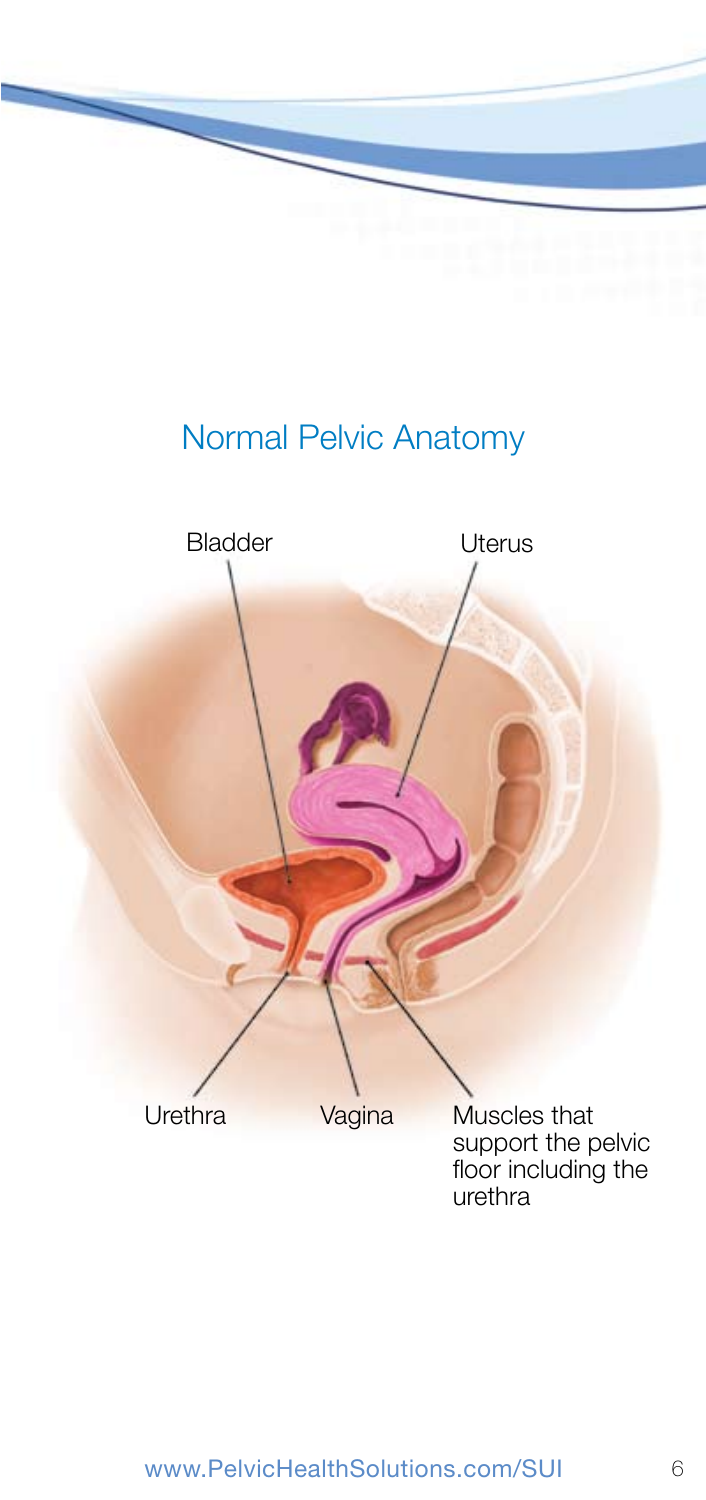

Talking about it is the most important thing you can do to begin taking control. But for many women, it is often the most difficult step. It shouldn't be embarrassing – urinary incontinence is a medical condition that can be treated, after all.

Consider asking your healthcare professional the following questions to help make that conversation a bit easier:

- **O** What type of urinary incontinence do I have?
- **2** What treatments are available to help me regain bladder control? Which one is best for me?
- **3** Can you take care of this problem, or can you refer me to a doctor specializing in female urinary incontinence?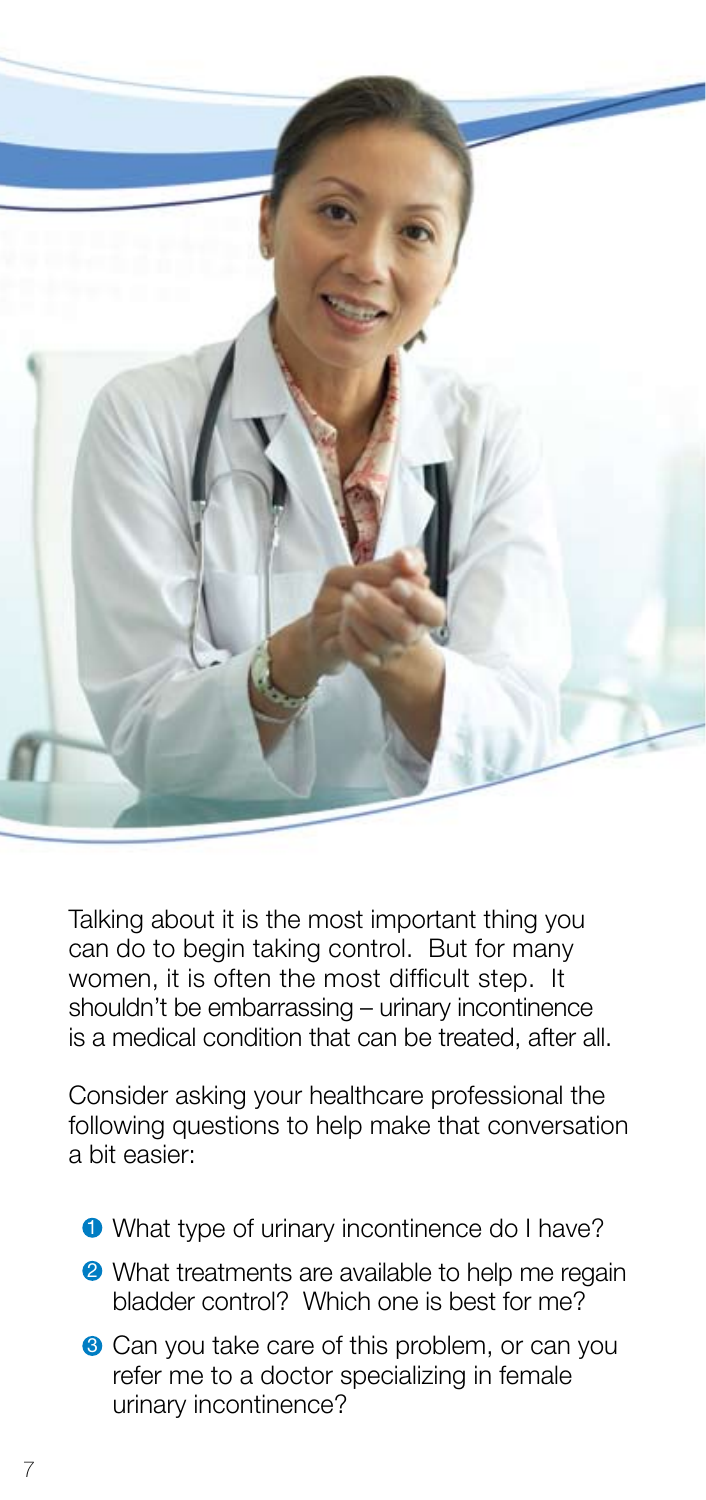#### **Diagnosis**

SUI can often be diagnosed based on the symptoms you describe to your doctor and a careful pelvic exam focused on your pelvic support. Your doctor may ask you to cough with a full bladder to observe leakage. Often your doctor will want to obtain special tests (such as urodynamics) to evaluate your bladder and urethral function. These tests usually involve placing a small tube called a catheter into the bladder, which can measure bladder and urethral activity.

#### Treatments

Stress urinary incontinence is treatable at any age. But not all approaches work for every person or for every type of incontinence. For SUI, your physician may suggest one or more of the following:

Behavioral/Muscle Therapy: Therapy often starts with Kegel exercises to help strengthen the pelvic floor muscles. Depending on the severity of your condition, however, Kegels may not bring sufficient relief.

Biofeedback: In this method, the patient exercises the pelvic floor muscles while connected to an electrical sensing device. The device provides "feedback" to help you learn how to better control these muscles.

Over time, biofeedback can help you use your pelvic muscles to decrease sudden urges to urinate and lessen certain types of pelvic pain.

Electrical stimulation: This approach aids pelvic floor exercises by isolating the muscles involved.

Medication: Some types of urinary incontinence, like urge incontinence, can be treated with medications; however there is currently no medication approved to treat SUI in the U.S.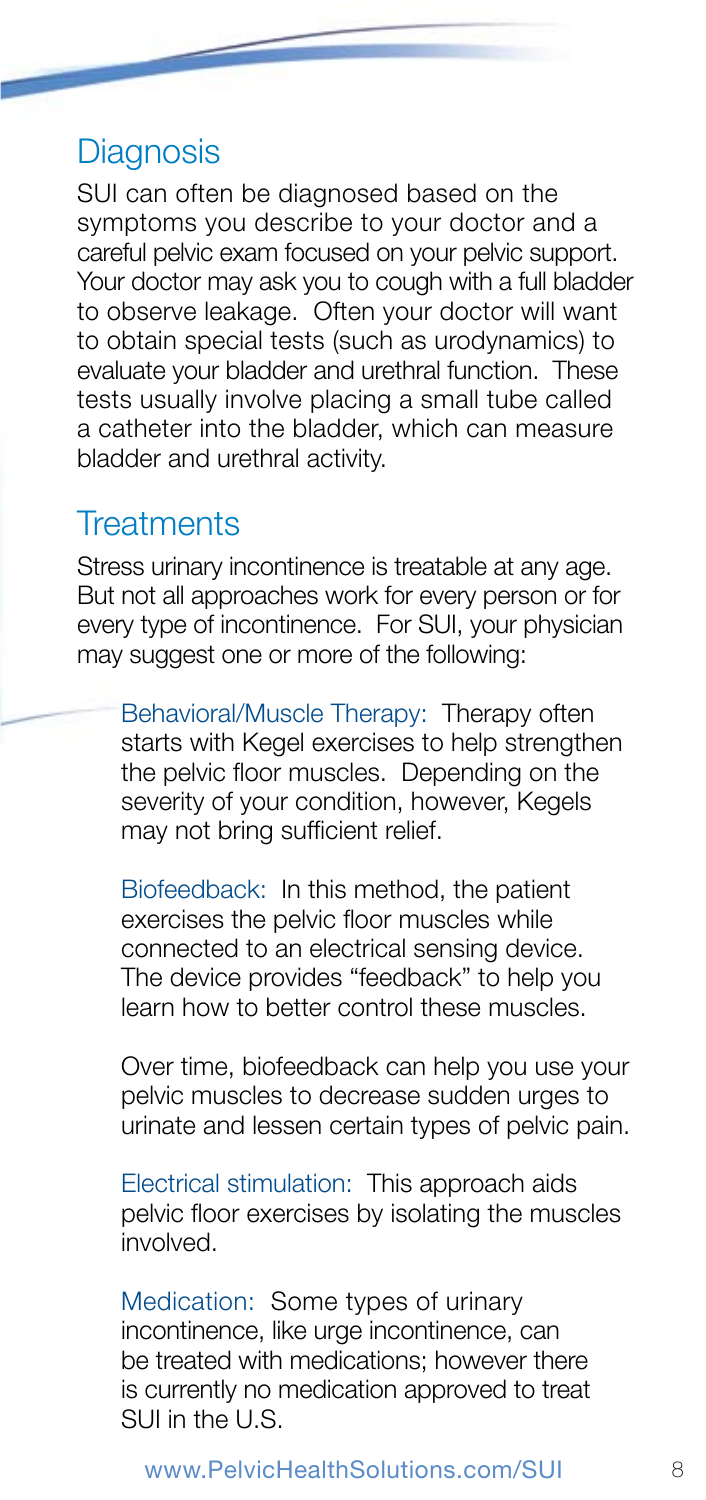#### A minimally invasive surgical procedure may be right for you

Today's minimally invasive options mean you may be able to treat incontinence with an outpatient procedure. In one type of treatment, your surgeon inserts a ribbon-like strip of mesh through very small incisions in the abdomen or vagina to support the urethra. The mesh acts like a supportive sling, allowing the urethra to stay closed when appropriate preventing urine leakage. One such procedure uses GYNECARE TVT™ Tension-free Support for Incontinence in a minimally invasive 30-minute, outpatient procedure with proven results for effectively treating stress urinary incontinence. The procedure using GYNECARE TVT™ is covered by most insurance plans.\*

## How GYNECARE TVT™ Works

GYNECARE TVT™ is designed to stop urine leakage the way your body was designed to – by supporting your urethra. Normally, the urethra is supported by the pelvic floor muscles and ligaments to help maintain a tight seal and prevent involuntary urine leakage. Women with weakened urethras, pelvic floor muscles or connective tissue may suffer from SUI.

To correct this, your doctor will insert a ribbon-like strip of mesh under the urethra to provide support whenever you stress this area such as during a cough or sneeze. This allows the urethra to remain closed, when appropriate, preventing involuntary urine leakage.



GYNECARE TVT™ Mesh

9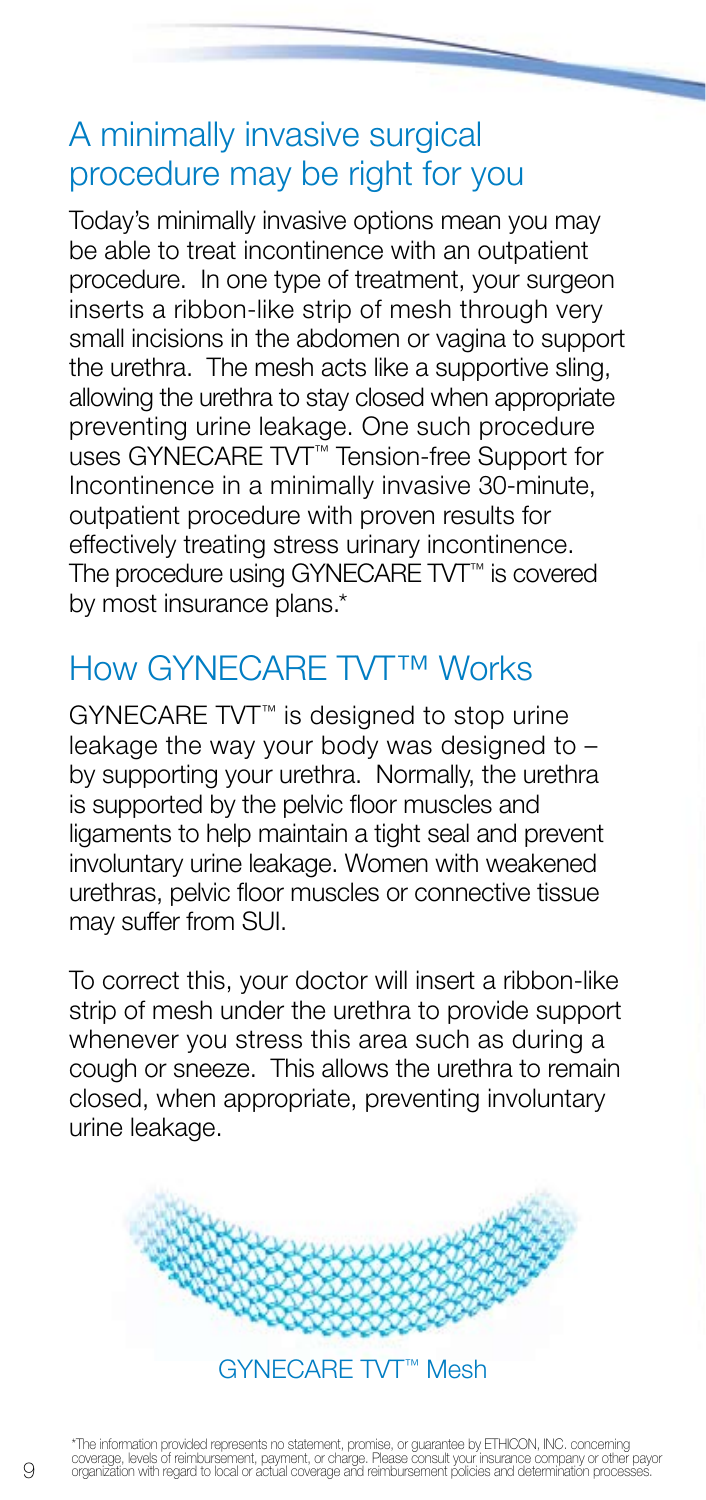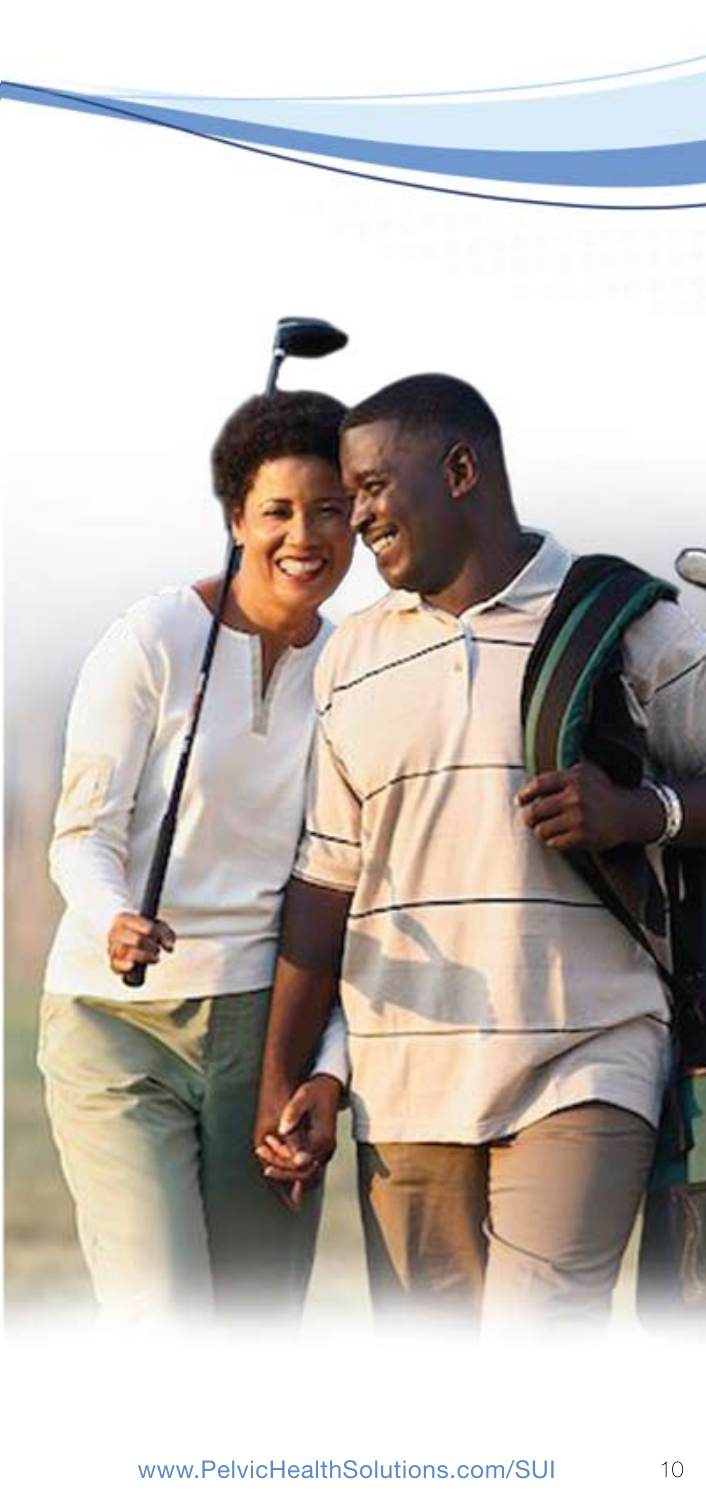#### What to expect during the procedure

This procedure is short; it usually takes just 30 minutes. You doctor inserts the mesh in an outpatient procedure under local, regional or general anesthesia. Depending on your specific needs, the procedure may be performed using very small incisions. Your doctor can tell you specifically what will happen during your treatment.

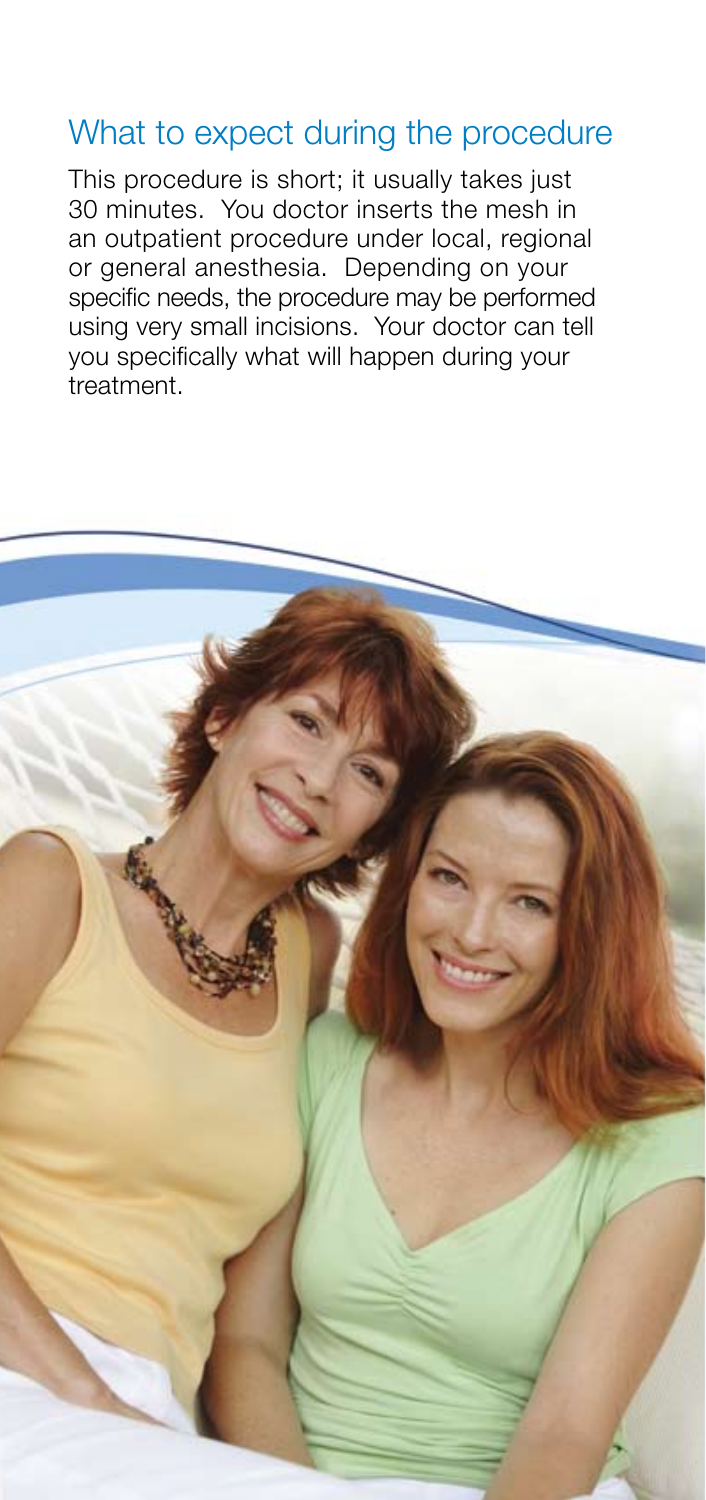#### What to expect when you return home

Recovery is quick. Patients treated with GYNECARE TVT™ Tension-free Support for Incontinence usually return home the same day. The rate of complications is low and most patients expect a short recovery period. While recovering, you should be able to resume most daily activities quickly, however, your doctor may advise you to avoid heavy lifting and sexual intercourse for 4-6 weeks.

Most patients experience immediate results with significantly less or no leakage. Moreover, 97% of women surveyed following treatment with GYNECARE TVT™ were still dry or had significantly less leakage 11 years later! These women were so satisfied with the treatment that 97% said they would recommend the procedure with GYNECARE TVT™ to a friend.

> With over 1 million women treated worldwide, GYNECARE TVT™ is clinically proven, safe and effective.

## Is GYNECARE TVT™ right for you?

The best way to determine if you are a candidate for this procedure is to ask your doctor or find a doctor who specializes in treating female urinary incontinence. These procedures are appropriate for many types of patients, even those who have undergone surgical treatments for incontinence in the past. As with any procedure of this kind, treatment with GYNECARE TVT™ should not be considered if you are pregnant or if you plan to be in the future.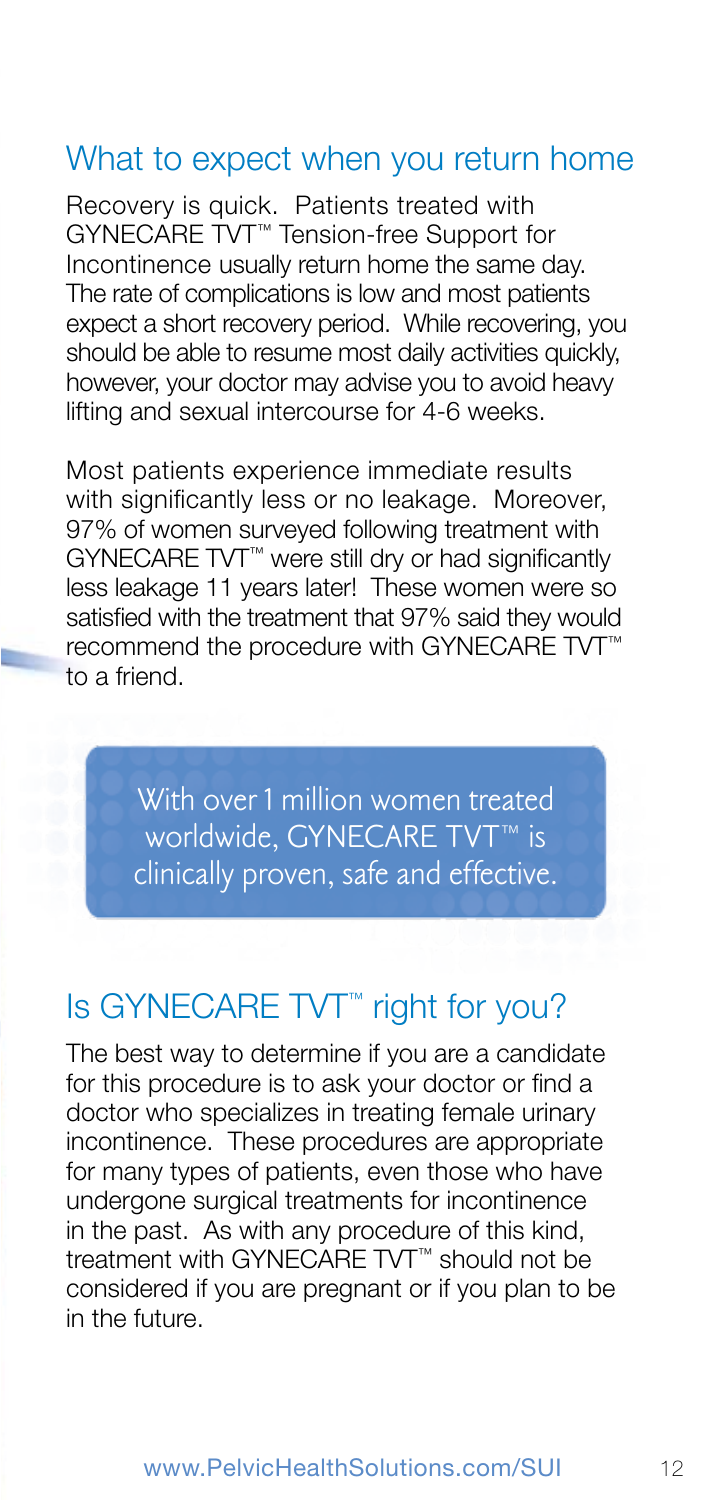

## What are the risks?

All surgical procedures present some risks. Complications associated with the procedure include injury to blood vessels of the pelvis, difficulty urinating, pain, scarring, pain with intercourse, bladder and bowel injury. There is also a risk of the mesh material becoming exposed. Exposure may require treatment. For a complete description of risks, see the attached product information.

Synthetic mesh is a permanent medical device implant. Therefore, you should carefully discuss the decision to have surgery with your doctor and understand the benefits and risks of mesh implant surgery before deciding how to treat your condition.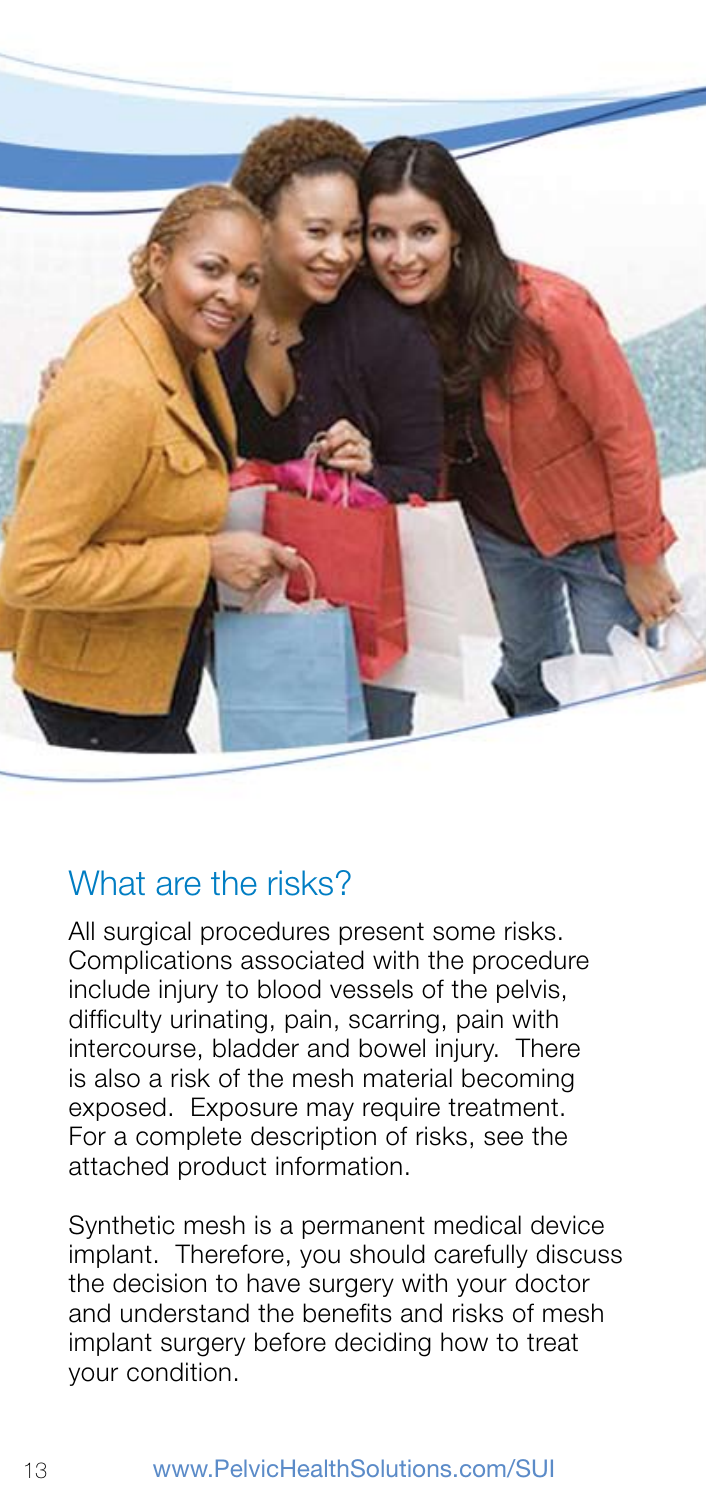#### GYNECARE TVT™ Family of Products Tension-Free Support for Incontinence Essential Product Information for Patient

#### INDICATIONS

The GYNECARE TVT™ Family of Products: GYNECARE TVT SECUR™, GYNECARE TVT™, GYNECARE TVT™ with abdominal guides, and GYNECARE TVT™ Obturator System are intended to be used in women as suburethral slings for the treatment of stress urinary incontinence (SUI).

#### CONTRAINDICATIONS

As with any suspension surgery, these procedures should not be performed in pregnant patients. Additionally, because the PROLENE® polypropylene mesh will not stretch significantly, it should not be performed in patients with future growth potential including women with plans for future pregnancy.

#### WARNINGS & PRECAUTIONS

- Do not use the GYNECARE TVT™ Family of Products for patients who are on anti-coagulation therapy.
- Do not use the GYNECARE TVT™ Family of Products, for patients who have a urinary tract infection.
- Bleeding or infection may occur post-operatively.
- Transient leg pain lasting 24-48 hours may occur and can usually be managed with mild analgesics after a GYNECARE TVT™ Obturator System.
- Since no clinical information is available about pregnancy following sub-urethral sling procedure with the GYNECARE TVT™ Family of Products, the patient should be counseled that future pregnancy may negate the effects of the surgical procedure and the patient may again become incontinent.
- Since no clinical information is available about vaginal delivery following sub-urethral sling procedure with the GYNECARE TVT<sup>™</sup> Family of Products, in case of pregnancy, delivery via cesarean section should be considered.
- Post-operatively, refrain from heavy lifting and/or exercise (e.g. cycling, jogging) for at least three to four weeks and to refrain from intercourse for one month. The patients can usually return to other normal activity after one or two weeks.
- Contact your surgeon immediately if there is burning sensation during urination, unusual bleeding, problems voiding or other problems.

#### ADVERSE REACTIONS

- Punctures or lacerations or injury to vessels, nerves, bladder, urethra, or bowel may occur during instrument passage and may require surgical repair.
- Transitory local irritation at the wound site and a transitory foreign body response may occur. This could result in extrusion, erosion, fistula formation or inflammation.
- Improper placement of the TVT device may result in incomplete or no relief from urinary incontinence or may cause urinary tract obstruction.

ETHICON Women's Health & Urology, a division of ETHICON, INC., a JOHNSON & JOHNSON company. © ETHICON, INC. 2008